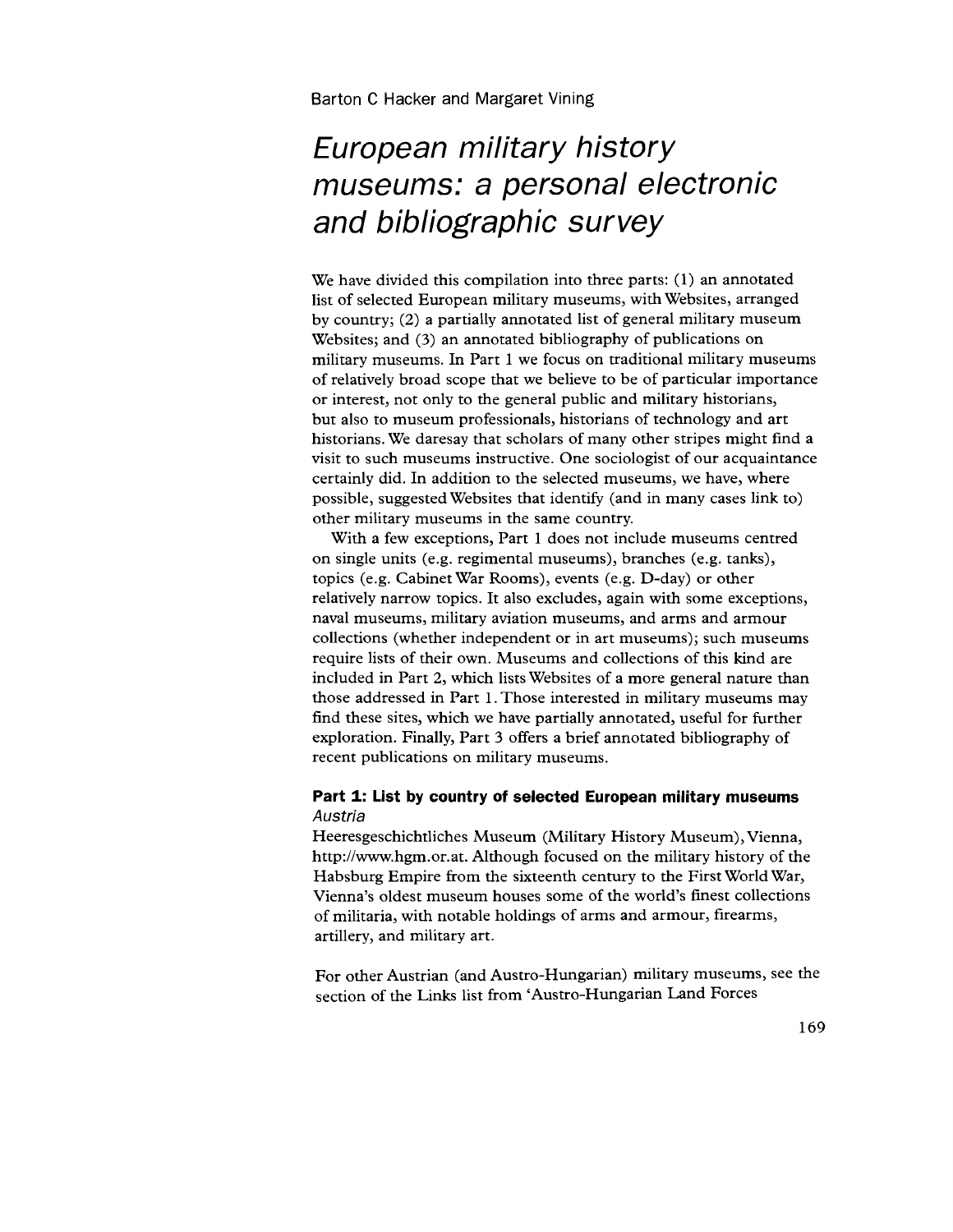1848-1918', by Glenn Jewison and Jörg C Steiner, which covers military museums and archives in Austria and Hungary: http://www. austro-hungarian-army.co.uk/links.htm.

# Belgium

Musée Royal de l'Armée et d'Histoire Militaire (Royal Museum of Army and Military History), Brussels, http://www.klm-mra.be. Centred on the military history of Belgium since the eighteenth century, with wide-ranging collections of arms, uniforms, flags and military art, this traditional military museum especially emphasises the world wars.

Musée d'Armes de Liège (Arms Museum of Liège), http://www. museedarmes.be. Founded by the city and its gun manufacturers in the late nineteenth century, this museum is devoted entirely to the history of small arms from the fourteenth century to the present. At the time of writing it was undergoing renovation, its collections inaccessible.

For other Belgian military museums, see Belgium in ABCollection: Militaria: Military Museums Directory, http://www.abcollection.com/ eng/museum/summary.php.

# BUlgaria

Natsionalen Voyennoistoricheski Muzey (National Museum of Military History), Sofia, http://www.md.government.bg/nvim/\_bg/index.html.

For other Bulgarian military museums, see Balkan Military History: Bulgaria Military History Tour, http://members.aol.com/balkandave/ frmcon.htm.

# Czech Republic

Voyenský Historický Ústav (Military Historical Institute), Prague, http://www.militarymuseum.cz. In addition to military historical exhibits at its headquarters, the institute maintains the new military historical museum (moved from Schwartzenberg Palace) in the Mihulka Powder Tower at Prague Castle, which now relies on up-todate storytelling through vignettes.

For other Czech military museums and memorials, see CZeCOT: Tourist Server of the Czech Republic: Military, http://www.czecot. com/?id\_tema=28. See also Prague, Heart of Europe: Museums, http://www.heartofeurope.cz/museum\_6.html.

# Denmark

T0jhusmuseet - Dansk Forsvarsmuseum (Arsenal Museum - Danish Armed Forces Museum), Copenhagen, http://www.thm.dk.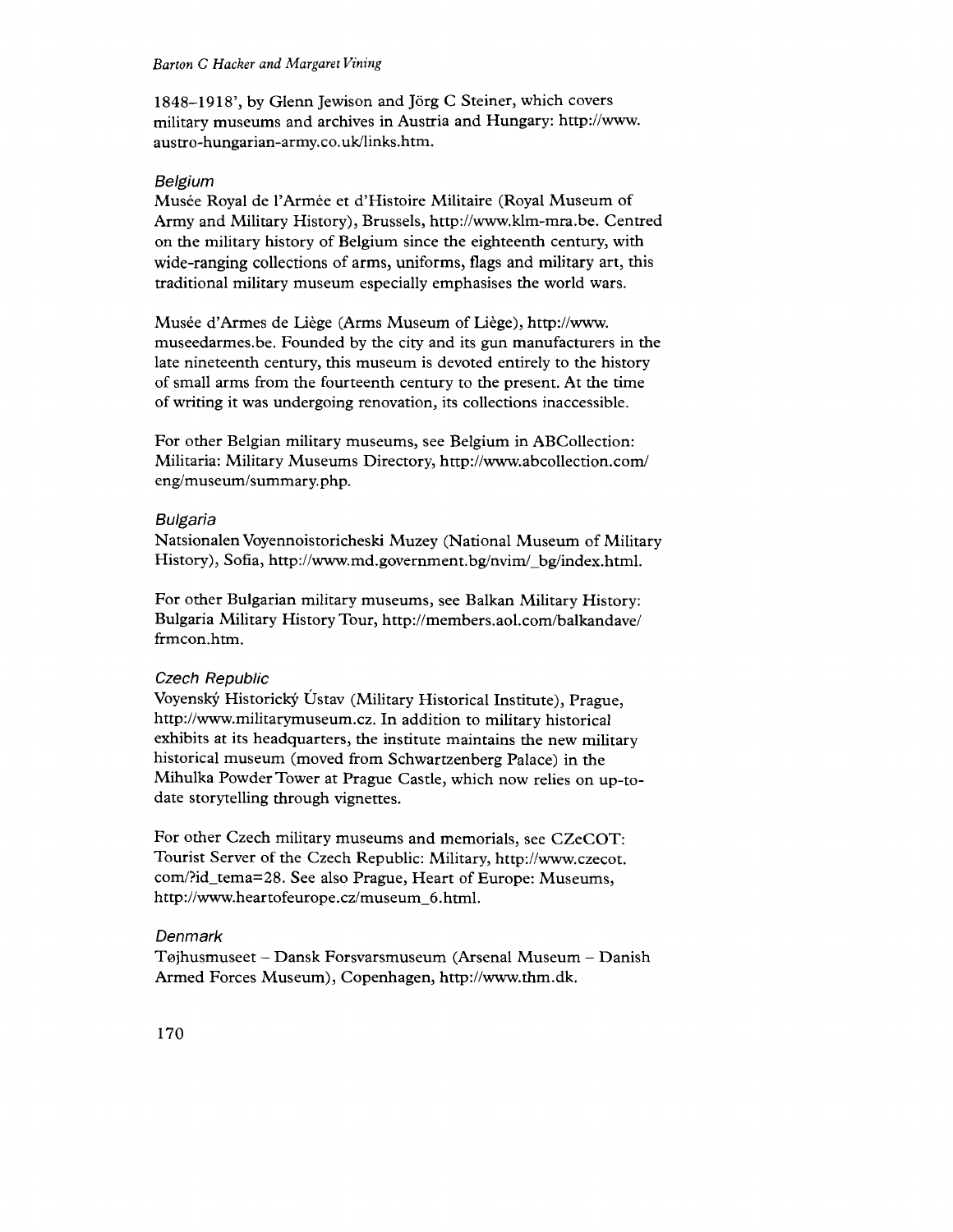For other Danish military museums, see Danish Military Historie: Museums, http://www.milhist.dk/index\_uk.htm.

#### Finland

Sotamuseon julkaisuja (Military Museum of Finland), Helsinki, http://www.mpkk.fi/en/museum.

For other Finnish military and naval museums, see Maanpuolustuskor keakoulu: Sotamuseo, http://www.mpkk.fi/fi/sotamuseo/. See also Royal Swedish Academy ofWar Science: Finland: Museums, http://cgi.kkrva. se/eng/mwi/finland/museums.shml; and List of Finnish museums, http://www.axishistory.com/index.php?id=157.

#### France

Musée de l'Armée (Army Museum)/Musée National d'Armes et d'Histoire Militaire (National Museum of Arms and Military History), Paris, http://www.invalides.org/. Located in the Invalides, the French Army Museum mixes very impressive but traditional displays of Napoleonic War memorabilia and straightforward accounts of later wars, with an exotic presentation of oriental arms and armour as *objets d'art,* a remarkable display of large-scale models of fortified cities, and a stunning exhibit of the history of artillery through models.

For descriptions and links to other French military museums, see the section on France in ABCollection: Militaria: Military Museums Directory, http://www.abcollection.com/eng/museum/summary.php.

#### **Germany**

Militarhistorisches Museum (Military Historical Museum), Dresden, http://www.milhistmuseum.de. Formerly the Saxon Army Museum, the German Military Historical Museum and the East German Army Museum, this museum took its present identity after reunification. A temporary exhibition hall is open to the public while a splendid new facility is under construction, scheduled to open in 2008.

Bayerisches Armeemuseum Ingolstadt (Bavarian Army Museum in Ingolstadt), near Munich, http://www.bayerisches-armeemuseum.de.

Wehrgeschichtliches Museum Schloss Rastatt (Military History Museum in Rastatt Castle), Rastatt, near Karlsruhe, http://www.wgm rastatt.de.

For descriptions and links to other German military museums, see the section on Germany in ABCollection: Militaria: Military Museums Directory, http://www.abcollection.com/eng/museum/summary.php.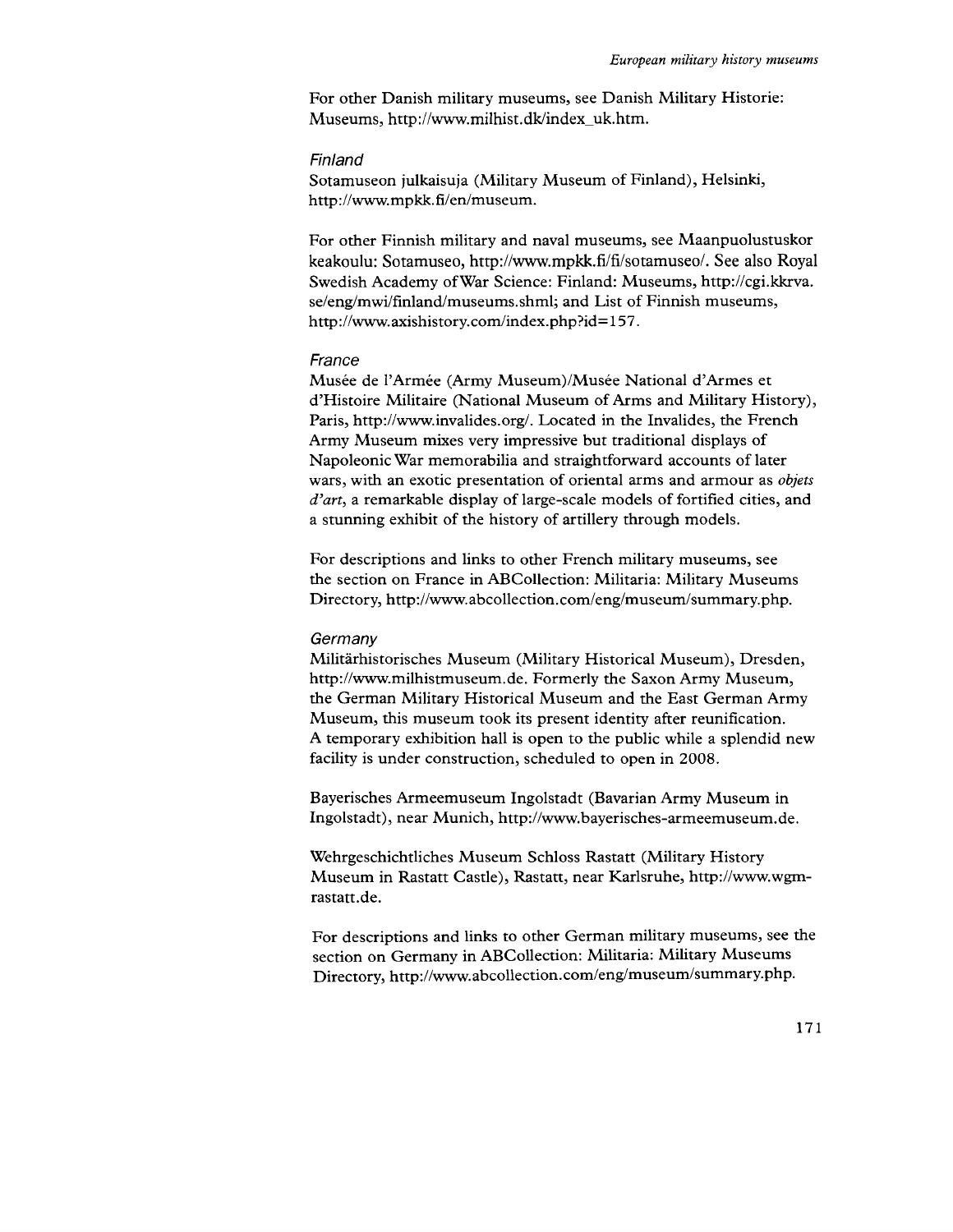### Greece

Polemiko Mouseio (War Museum), Athens. No Website identified, but see the illustrated description under museums at the Hellenic Ministry of Culture Website, http://www.culture.gr.Foundedin1975.this museum devotes considerable space to premodern military activities, from prehistory through antiquity to Byzantine and Turkish rule, before turning to the wars of independence, the Balkan wars and the world wars.

For other military museums in Greece, see the Website Hellenic Army Military Museums, http://www.army.gr/n/e/archive/museums/.

### **Hungary**

Hadtörténeti Intézet és Múzeum (Museum of Military History), Budapest, http://www.militaria.hu.

For other Hungarian (and Austro-Hungarian) military museums, see the section of the Links list at 'Austro-Hungarian Land Forces 1848-1918', by Glenn Jewison and Jörg C Steiner, which covers military museums and archives in Austria and Hungary: http://www. austro-hungarian-army.co.uk/links.htm.

## Italy

For military museums in Italy, see Italian Kits: Museums, http://www. italiankits.it/museums.html. See also the Website Military Museums in Rome, http://www.liveinrome.com/museums/military\_museums.htm.

## Luxembourg

Musée National d'Histoire Militaire (National Museum of Military History), Diekirch, http://www.nat-military-museum.lu. Primarily devoted to the Battle of the Bulge.

For descriptions and links to other Luxembourg military museums, see the section on Luxembourg at ABCollection: Militaria: Military Museums Directory, http://www.abcollection.com/eng/museum/ summary.php.

## The Netherlands

Koninklijk Nederlands Leger- en Wapenmuseum Generaal Hoefer (Royal Dutch Army and Weapons Museum), Delft, http://www. legermuseum.nl. Commonly known as the Legermuseum and housed along a canal in the formidable seventeenth-century Armamentarium (Arsenal), this exciting museum combines solid permanent exhibitions with innovative temporary shows.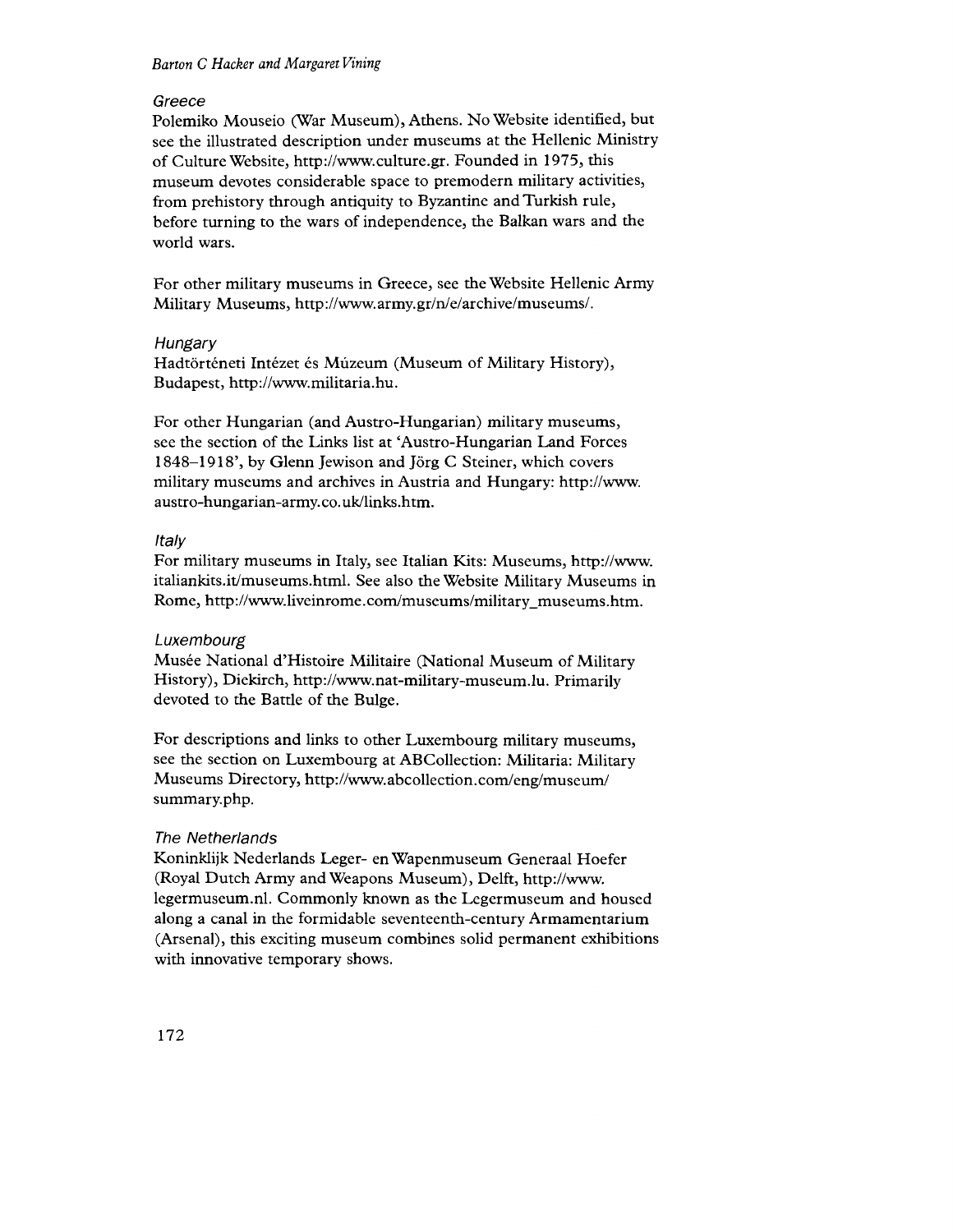#### **Norway**

Forsvarsmuseet (Norwegian Armed Forces Museum), Oslo, http:// www.mil.no/felles.fmu/. Centrally located in Oslo at the former Akershus fortress, this relatively modest museum exhibits Norwegian military history from the Vikings to the present quite conventionally.

#### Poland

Lubuskie Military Museum, Letnica, http://free.polbox.pl/l/leszekch/. Displays aircraft, helicopters and heavy military equipment. Also links to a number of other Polish military museums.

Wielkopolskie Muzeum Wojskowe (Polish Military Museum), Poznan, http://www.mnp.art.pl/oddz4.html.

Muzeum Wojska Polskiego (Polish Military Museum), Warsaw, http://www.muzeumwp.pl.

#### Portugal

Museu Militar (Military Museum), Lisbon, http://geira.pt/mmilitar/. This one-time artillery museum occupies the site of a former shipyard gun foundry and arsenal; although its collections have expanded and the building has been refurbished, it remains a fairly conventional military museum with stronger than usual artillery holdings.

#### Romania

Muzeul Militar National (National Military Museum), Bucharest, http://muzeu.mapn.ro/. Like most military museums, the Romanian version is chronologically organised, covering the full sweep from antiquity to the present, with excellent displays and dioramas, and unusually fine large-scale maps.

#### Russia

Tsentral'niy Muzey Vooruzhennykh Sil (Central Armed Forces Museum), Moscow, http://www.armymuseum.ru.

## Serbia

Vojni Muzej (Military Museum), Belgrade, no Website located.

#### Spain

Museo del Ejército (Army Museum), Madrid, no Website located. Situated in an elegant old building, this was a classic military museum of the old school. But no longer. The army museum is now in the process of transferring itself to the Alcazar, the old hilltop fortress in Toledo, while the old building is now part of the Prado.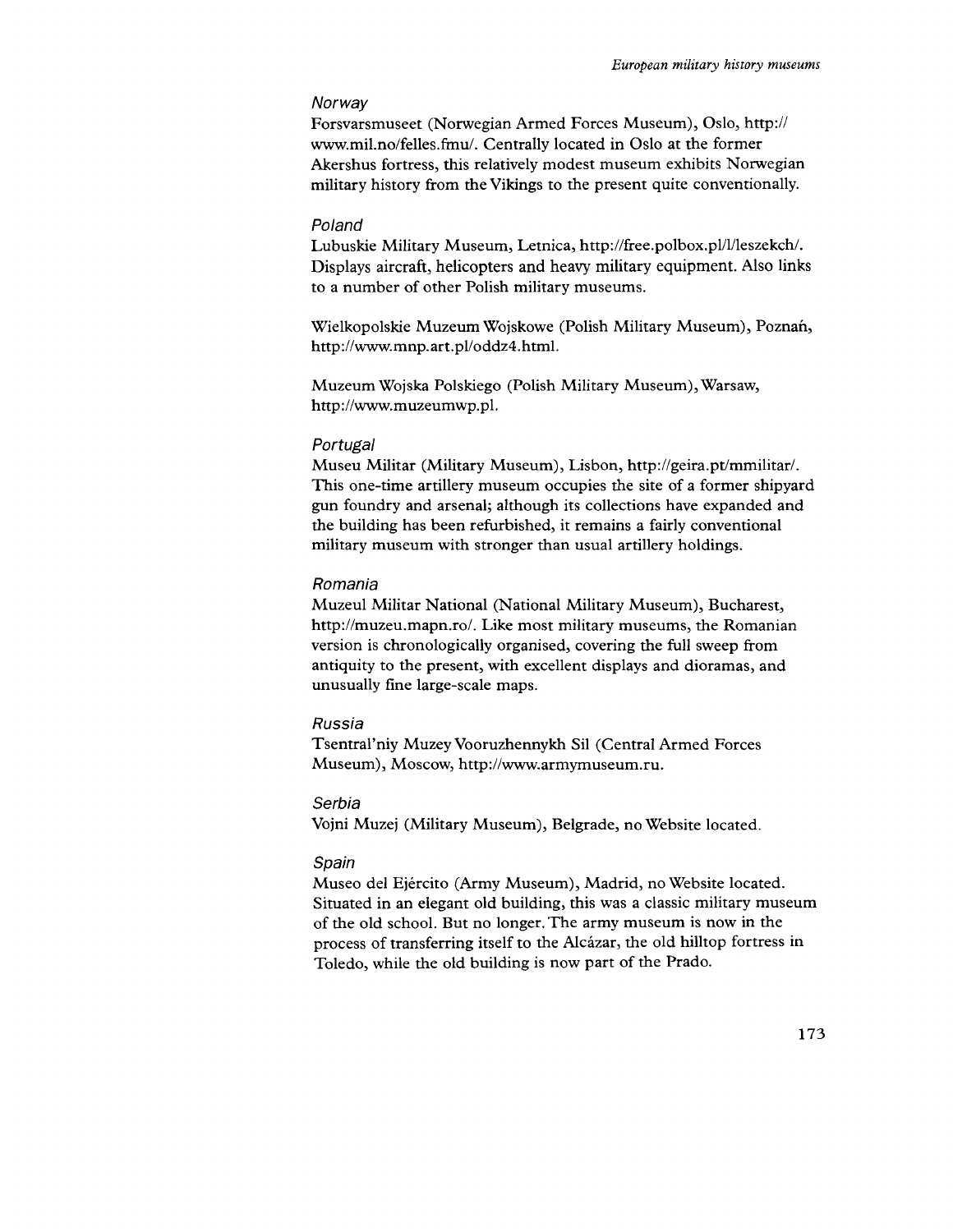#### Sweden

Armemuseum (Royal Army Museum), Stockholm, http://www. armemuseum.org/. Open again after years of renovation, this museum sets a new standard for museum storytelling, though perhaps at the expense of displaying real objects. It offers a chronological account of Swedish military history, relying chiefly on life-size tableaux to dramatise such activities as recruiting, foraging, families, field repairs and fighting.

For other Swedish military and naval museums, see Royal Swedish Academy of War Science: Sweden: Museums, http://cgi.kkrva.se/eng/ mwi/sweden/museums.shtml.

#### **Switzerland**

For Swiss military museums, see Schweitzer Armeemuseum: Military Museums and Collections in Switzerland, http://www.musee-armee.ch/.

#### United Kingdom

Imperial War Museum, London, http://www.iwm.org.uk. Contentious name and weird location (it occupies the one-time Bethlehem Hospital (Bedlam) for the Insane) aside, this is one of the great military museums, a pioneer in expanding its scope to deal with the larger social implications of military affairs. It commemorates and displays objects related to Britain and the Commonwealth in the world wars of the twentieth century and in later conflicts.

National Army Museum, London, http://www.national-army-museum. ac.uk. This is the other half of British military history, the story of the British army to the First World War, emphasising the experience of the soldier and featuring an exceptional military art collection.

Royal Armouries, Leeds, http://www.armouries.org.uk/. Formerly in the Tower of London, the Royal Armouries has now acquired a large new building, where its extensive collections of arms and armour can be displayed and where special exhibitions can be mounted to good effect.

For descriptions and links to other United Kingdom military museums, see A-Z of [British] Military Museums, http://www. army.mod.uk/ceremonialandheritage/museums/. See also UK Directory: Military Museums: 'Naval and Maritime Museums in the British Isles', by Martin H Evans and Janet West: http://www.cus. cam.ac.uk/-mhe1000/; and http://www.ukdirectory.co.uk/Library/ Category681880.html, which includes naval and aircraft museums.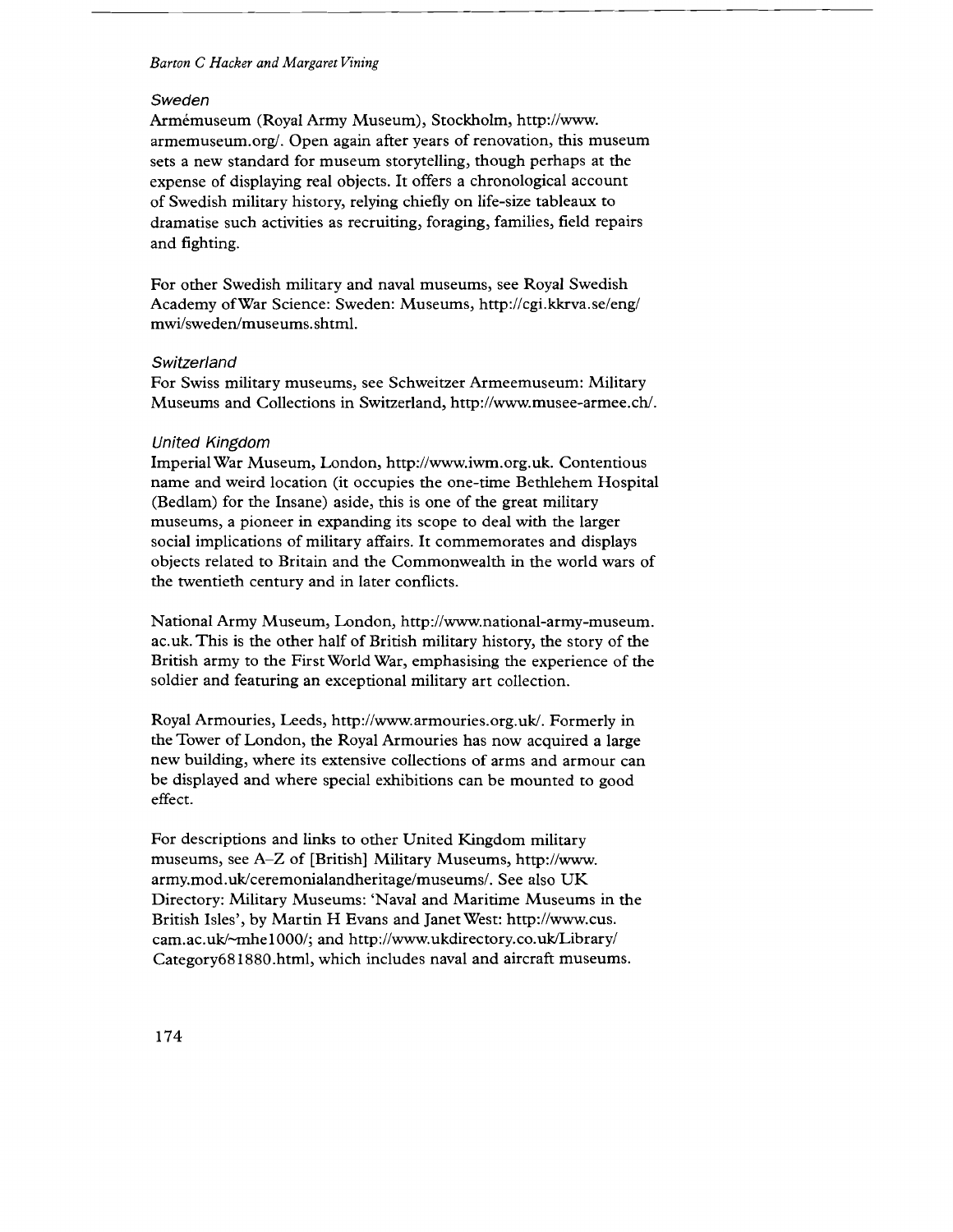# **Part 2: Selected general military museum Websites, including Websites for naval, military aviation, and arms and armour collections**

ABCollection: Militaria: Military Museums Directory, http://www. abcollection.com/eng/museum/summary.php. Directory of military museums and exhibitions related to military history, located in France, Belgium, Luxembourg, Germany, and Great Britain, most with Websites.

Academie des Armes Anciennes, http://www.academie-des-armesanciennes.com/. Detailed discussion of several museums.

Aerofiles: Museums and Public Access Displays, http://www.aerofiles. com/museums.html. Includes US and Canadian museums, civil air as well as military.

Aircraft and Aviation Museums, http://www.fleetairarmarchive.net/ Museums/Museums\_aircraft2000A-Z.htm.

Aircraft Museums, http://www.travelcentre.com.aultravel/Aviation/ aircraft\_museums.htm.

The AirNet Web Site: Aviation Links: Aviation Museums (not UK or US), http://homepage.ntlworld.com/airnet/museums.html. Includes civil as well as military aviation, with separate links to UK and US museums.

American Society of Arms Collectors, http://www.americansocietyofar mscollectors.org/museums. American and European museums.

Arms and Armor, http://www.armor.com/2000/links.html. Includes links to a number of arms and armour museums and collections in Europe and America.

Aviation Museums of the World, http://www.airaffair.com/Library/ museums.html.

Danish Naval History: Maritime Links - Maritime and Naval Museums, http://www.navalhistory.dk/Common\_files/LinksSider/ usLinksMilitary.htm. Emphasis on Danish and Scandinavian museums, but worldwide in scope.

DMOZ Open Directory Project: Reference: Museums: Military, http:// dmoz.org/Reference/Museums/Military/.

European Maritime Museums Sites, http://www.maritimemuseums. net/europe.html.

Frazier Historical Arms Museum (Louisville, KY): Related links section, http://www.frazierarmsmuseum.org/links.html. Includes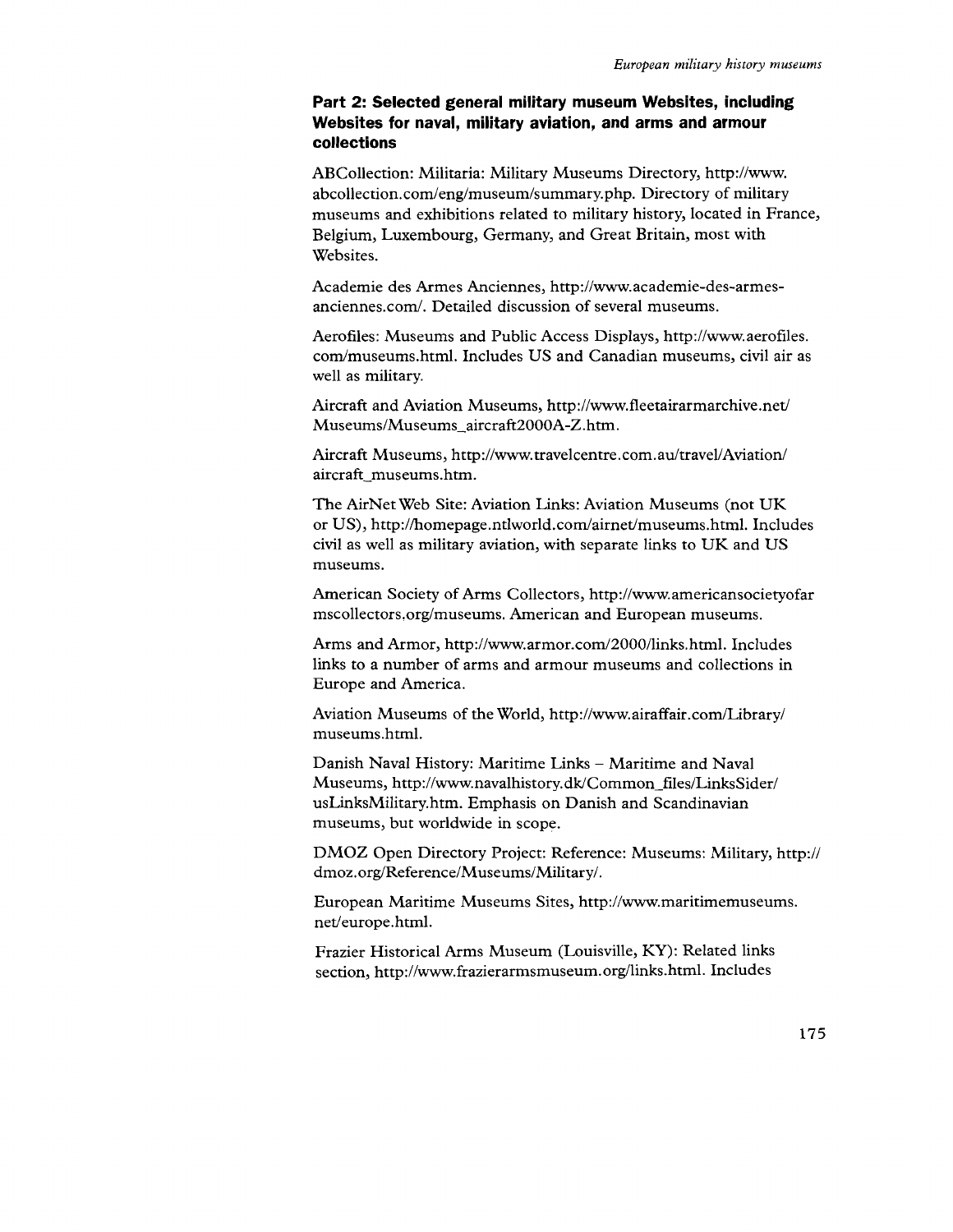museums with important arms and armour collections, as well as other resources.

Militaria on the Web: Military Museum Guide, http://www.arbeia. demon.co.uk/museums/index3.htm.

Military Aircraft Museums, http://www.richard-seaman.com/Aircraft/ Museums/.

Military.com Museum & Memorial Guide, http://www.military.com/ Resources/ResourceSubmittedFileView?file=museums\_museum\_guide. htm.

Military Museum Resources, http://www.cbel.com/military\_museums/.

Military Museums and History Links, http://www.qmmuseum.lee. army.mil/links.html.

Military Museums and Memorials in the Yahoo Directory, http://dir. yahoo.com/Arts/Humanities/History/By-Subject/Military-History/ Museums\_and\_Memorials/.

Military World, Links to Museums, http://www.militaryworld.com/dir/ History/Museums/. Primarily US.

Mother of All Maritime Links: John's Nautical Links List, page 32: Museums, Museum Ships & Preservation Efforts, http://www.boatlinks.com/linklists/boatlink-32.html.

Museums, http://home.planet.nl/~whitestar/museums.htm. Listing of European military museums that display vehicles.

Museums ofWeapons and Military History, http://users.swing.be/ swO 17995/museum.htm.

Naval and Maritime Museums: Europe, http://www.bruzelius.info/ Nautica/Museums/mmeu.html.

Naval and Maritime Museums List, http://www.bb62museum.org/ wrldnmus.html.

Olive-Drab Military Museums, http://www.olive-drab.com/od\_history\_ museums.php3.

Veteran and Military Museums and Memorials, http://members.aol. com/veterans/warlib6m.htm. Links to a large number ofWebsites, primarily US and Canada.

War and Remembrance - WWII Memorials to Visit in Europe, by James Martin, http://goeurope.about.com/cs/germany/a/warmemorials. htm. With links to sites all over the continent.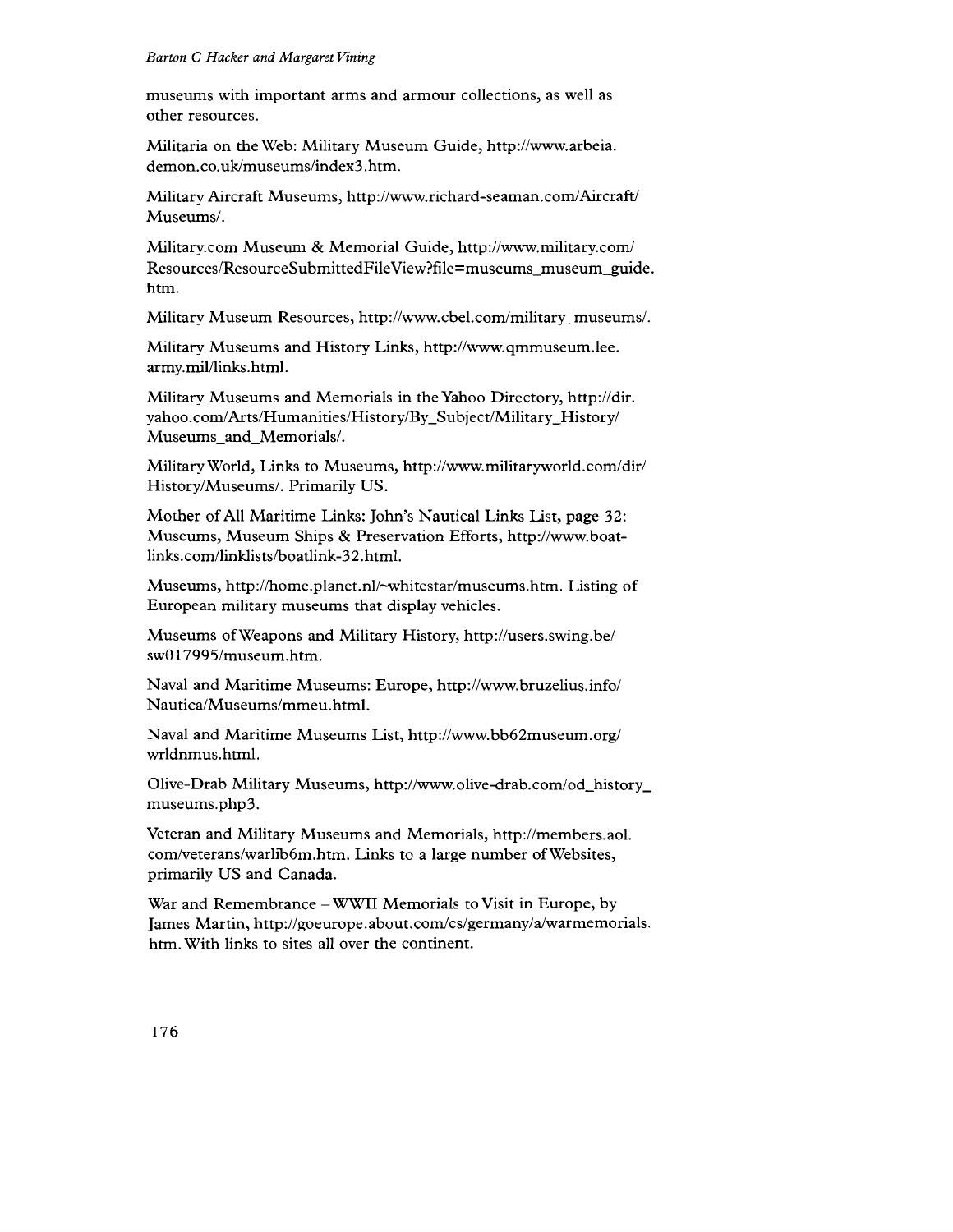War Museums: Place of Remembrance throughout Europe, http:// www.warmuseums.nl/.

War Museums Itinerary, by Elisabetta Corselli, http://www. museumland.com/Itguerra/. Interesting short reviews of war, naval, air and other military-relevant museums.

World Wide Web Virtual Library: Naval and Maritime: Museums, http://vlnavmar.usnaweb.org/museums.html.

# **Part 3: Select bibliography of European military museums**

Humbert, J M and Dumarche, L, *Guide des Musees d'Histoire Militaire: 400 Musees en France* (Paris: Charles-Lavauzelle, 1982)

Kavanagh, G, *Museums and the First World War: A Social History* (Leicester: Leicester University Press, 1994)

Kristy, B H, 'Museum collections as historical sources', in Higham, R and Mrozek, D J (eds), *A Guide to the Sources of United States Military History: Supplement IV* (North Haven, CT: Archon Books, 1998), pp543-80. A broad bibliographical survey that expands in several directions the earlier reviews in the same series by Lundeberg, qv.

Lundeberg, P K, 'Military museums', in Jessup, J E and Ketz, L B (eds), *Encyclopedia of the American Military: Studies of the History, Traditions, Policies, Institutions, and Roles of the Armed Forces in War and* Peace, (New York: Charles Scribner's Sons, 1994), Vol. 3, pp2133-57. Although now somewhat dated, provides a useful discussion and substantial bibliography that goes beyond specifically American museums.

Lundeberg, P K, 'Museums collections as historical resources', in Higham, R and Mrozek, D J (eds), *A Guide to the Sources of United States Military History: Supplement III* (Hamden, CT: Archon Books, 1993), pp374-426. Unlike the author's earlier essays in the series, this essay is not limited to American museums and includes a far larger bibliography.

Robertson, I G, 'Museums, military', in Corvisier, A (ed.), A Dictionary of Military History and the Art of War, trans. Turner, C, English edn revised, expanded and ed. by Childs, J (Oxford/ Cambridge, MA: Blackwell, 1994), pp540-3. Describes the changing functions of military museums.

Thwaites, P, *Presenting Arms: Museum Presentations of British Military History, 1660-1900* (London/NewYork: Leicester University Press, 1996). A substantial discussion of the broad problems in exhibiting military history as well as specifically British issues; includes a list of museums and bibliography.